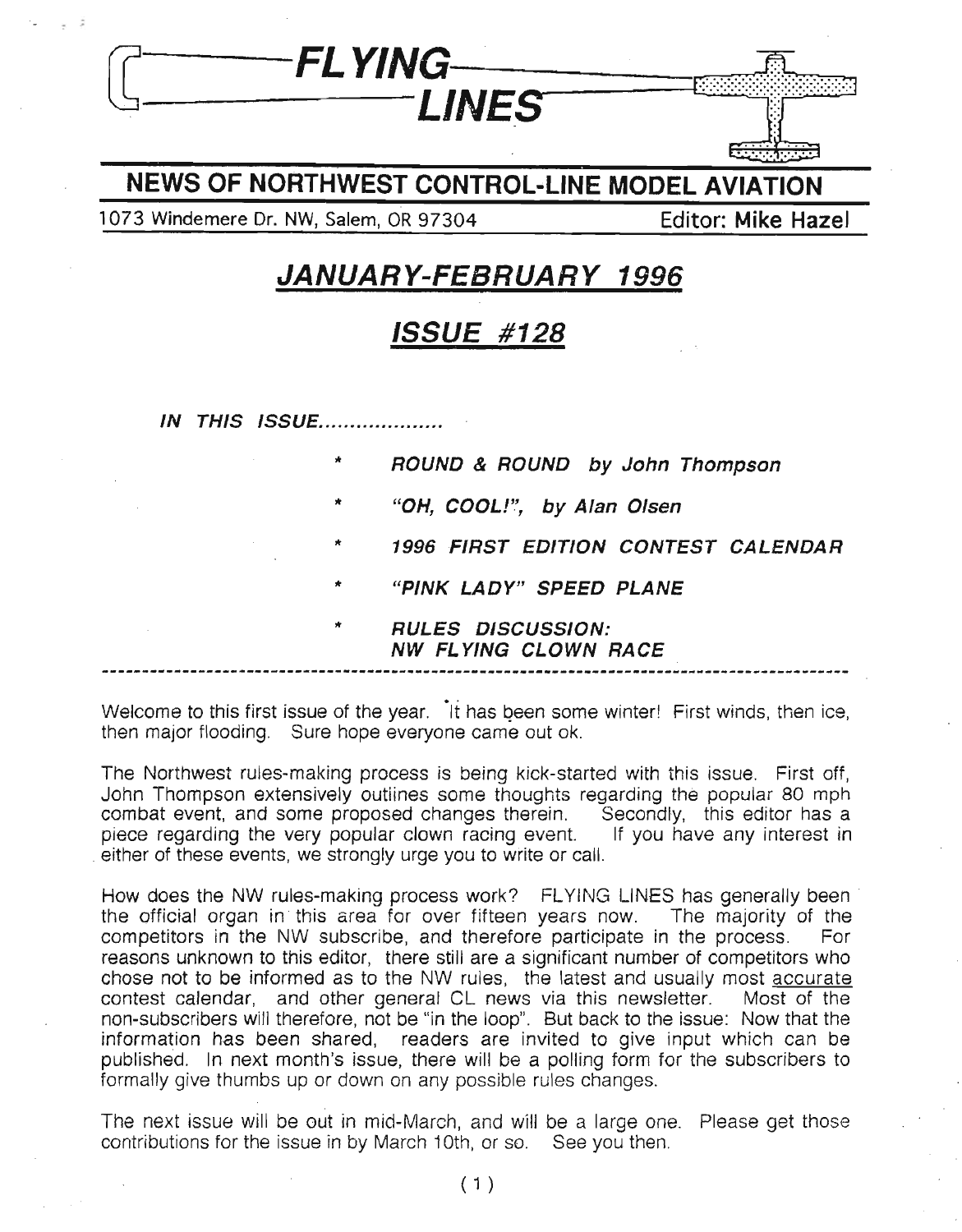# **NORTHWEST CL CONTEST CALENDAR**

THE FOLLOWING LISTING IS A SUMMARY OF ALL KNOWN A.M.A. AND M.A.A.G. SANCTIONED EVENTS AS OF 2-15-96. FOR FURTHER INFORMATION, PLEASE CONTACT THE INDIVIDUAL LISTED. CONTEST DIRECTORS AND CLUB LEADERS ARE ENCOURAGED TO CONTACT FLYING LINES AS SOON AS POSSIBLE WITH THEIR PLANS, INCLUDING REVISIONS AND TENTATIVE DETAILS.

**MARCH 16: RICHLAND, WASHINGTON EVENTS: MOUSE RACE I, NORTHWEST SPORT RACE.** NW FLYING CLOWN RACE. SITE: HORN RAPIDS ATHLETIC COMPLEX. SPORT RACE. NW FLYING CLOWN RACE. SPONSOR: COLUMBIA BASIN BALSA BASHERS. CONTACT: PAUL RICE (509) 627-3142

APRIL 20: PORTLAND, OREGON EVENTS: MOUSE RACE I (JR ONLY), NORTHWEST SPORT RACE, NW FLYING CLOWN RACE, CARRIER: CLASS I, CLASS II, & PROFILE FLOWN<br>RECORD RATIO SITE: DELTA PARK. SPONSOR: NORTHWEST FIREBALLS. CONTACT: SPONSOR: NORTHWEST FIREBALLS. CONTACT: WAYNE SPEARS, 7454 N. BURR, PORTLAND, OR 97203 PHONE: (503) 286-1397

MAY 24 & 25 & 26: EUGENE, OREGON NORTHWEST CL REGIONALS EVENTS: PRECISION AEROBATICS IN FOUR PAMPA CLASSES, OLD TIME STUNT, CLASSIC STUNT, AMA FAST COMBAT, AMA SLOW COMBAT, AMA 1/2 A COMBAT, 80 MPH COMBAT, PROFILE CARRIER, CLASS I CARRIER, CLASS II CARRIER, .15 CARRIER, MOUSE RACE I, MOUSE RACE II, AMA RAT RACE, SLOW RAT, AMA GOODYEAR, NW GOODYEAR, NW SPORT RACE, NW SUPER SPORT RACE, NW FLYING CLOWN RACE, AMA PRECISION SCALE, AMA SPORT SCALE, PROFILE SCALE, 1/2 A SPEED, A SPEED, B SPEED, 0 SPEED, JET SPEED, FAI SPEED, FORMULA 40 SPEED, .21 SPORT SPEED, 1/2 A PROFILE PROTO SPEED, .21 PROTO SPEED. SITE: EUGENE AIRPORT. SPONSOR: EUGENE PROPSPINNERS. CONTACT: CRAIG BARTLETT, 205 NE CEDAR LANE, CORVALLIS, OREGON 97330 PHONE: (541) 745-2025 205 NE CEDAR LANE, CORVALLIS, OREGON 97330

JUNE 14 & 15: KENT, WASHINGTON 19\_9~. STUNTATHON . EVENTS: PRECISION AEROBATICS, OLD TIME STUNT, CLASSIC STUNT. SITE: BOEING-SPACE CENTER. SPONSOR: SEATTLE SKYRAIDERS. CONTACT: JOE DILL, 22533 152ND AVE SE, PHONE: (206) 631-2367

JULY 8 - 13: MUNCIE, INDIANA AMA CONTROL LINE NATIONALS

JULY 20 & 21: RICHMOND, B.C. CAN-AM SPEED CHAMPIONSHIPS EVENTS: ALL CLASSES OF SPEED, & SPECIAL JR ONLY CLASS I MOUSE PROTO EVENT. SITE: RICE MILL ROAD. SPONSOR: VANCOUVER GAS MODEL CLUB. CONTACT: BRUCE DUNCAN (604) 855-7295 OR RON SALO (604) 279-0530

SEPTEMBER 14 & 15: KENT, WASHINGTON 1996 RAIDER ROUNDUP EVENTS: TENTATIVE SITE: BOEING SPACE CENTER SPONSOR: SEATTLE SKYRAIDERS CONTACT: JOE DILL, 22533 152ND AVESE, KENT, WA 98042 PHONE: (206) 631-2367

STAY TUNED FOR THE NEXT ISSUE, AS WE SHOULD HAVE DATES AND DETAILS FOR THE REST OF THE MEETS. CONTEST DIRECTORS, GET THAT SANCTION SENT OFF, AND SEND INFORMATION TO FLYING LINES !!!!!!!!!!!! REMEMBER, WE CAN ALSO CIRCULATE YOUR CONTEST FLYER.

FOR THOSE OF YOU WHO MAY BE INTERESTED IN ATTENDING CONTESTS IN SOUTHERN CALIFORNIA, YOU CAN CONTACT FRED CRONENWETT FOR A COMPLETE SCHEDULE. THE CONTEST SEASON IS ALREADY UNDERWAY DOWN THERE, AND RUNS THROUGH DECEMBER. IF SPACE IS AVAILABLE, WE MAY RUN A CONDENSED VERSION OF THAT SCHEDULE IN THE NEXT ISSUE. MEANWHILE, YOU CAN GET THE FULL LIST NOW BY WRITING TO FRED CRONENWETT AT: 7352 INDEPENDENCE AVE. APT #201, CANOGA PARK, CA 91303; OR PHONE (818) 719-0167.

 $(2)$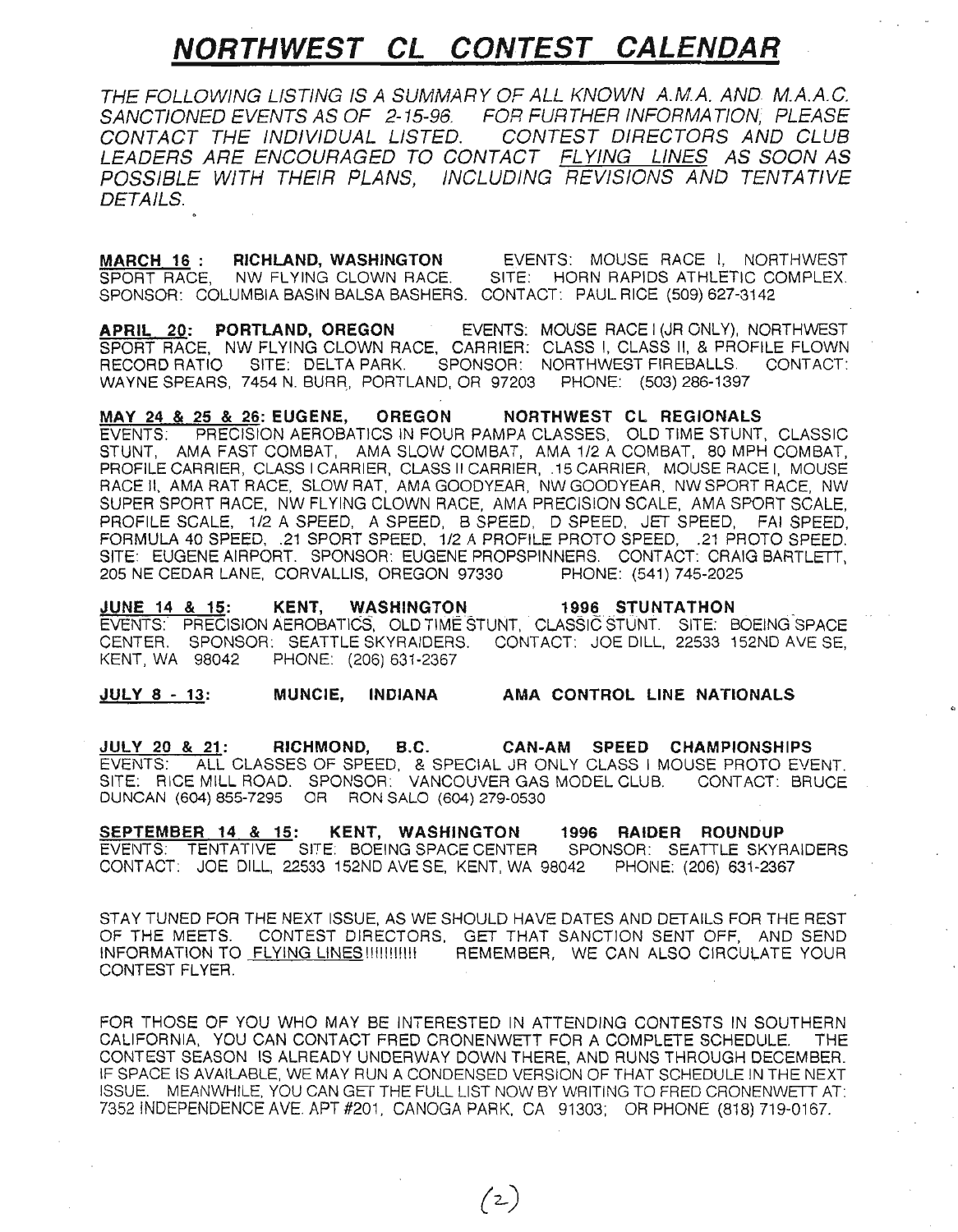

Modeling thought for the month:

*"There's no job so simple that it cannot be done wrong."*

- Perrussel's Law

### **gO-mph combat: Getting\_ bigger and getting better**

People who win a lot of contests  $-$  no matter what type of activity they compete in  $-$  are people who are doing more than just competing. They're also thinking all the time. "How can I do this better?" And: "How can I help improve the activity as a whole?"

You can spot these guys on the field of  $b$ attle  $-$  in our case, model airplane competition. They're one step ahead of the rest of us with their equipment, their flying technique, and their level of practice. And they win.

One of these guys who thinks like a champion is combat flier Jeff Rein. He's always analyzing, always figuring out a way to do things better. And, like other true champions, Jeff is always looking for ways to improve the event for everybody.

Lately he has been thinking about SO-mph combat, which is the fastest-growing CL event in these parts. It's only been around about three years, and Jeff observes that it's time for some fine tuning.

He recently offered four proposals for improving the 80-mph event. Jeff's comments were directed in particular at the Northwest Control-Line Regionals on Memorial Day weekend, but they also are issues of a broader scale.

That's the cue for me to jump into the discussion because I'm the informal coordinator of the Northwest rulebook. I keep custody of the rules recognized by *Flying Lines* for standings and record purposes. They're also the rules used at the Regionals and in most other Northwest contests. There's no absolute requirement that these rules be followed but their use is strongly encouraged to standardize Northwest competition. The rules

have been developed over a number of years, and those for most of the events have been the subject of formal voting in *FL* polls. Rules changes also have in most cases been submitted to a vote. This has been going on since *FL* began publication in 1979.

I wrote the original SO-mph combat rules that have been used since the 1994 Regionals. They were descended directly from Northwest Sport Combat through FoxDoo and Fox .35 events. In a very short summary, the 80-mph combat rules are exactly the same as AMA fast combat except for the SO-mph speed limit and a two-airplane limit.

Jeff has made four suggestions, two of which bear directly on the Northwest rules, one of which bears on national rules, and one of which relates to the Regionals but could be applied to any SO-mph contest.

All of these ideas have some significant merit and are worth consideration. As you'll see below, I support three out of the four ideas Jeff has advanced. The one I disagree with is a matter of opinion, and it eventually will come down to which of two viable alternatives is favored by most of the fliers. I hope we can reach a consensus that pleases everybody.

It's definitely time for Northwest fliers to take a formal vote to approve the 80-mph rules, so a ballot will be published in the next edition of *Flying Lines.* The ballot will be intended to get the rules, now in provisional status, formally on the Northwest books, and it will contain a couple of alternatives. All of you interested in this topic are urged to take part in the voting.

I'll list below Jeff's four suggestions, along with his reasoning and my own reactions. First, Jeff's proposals:

1. Slow combat should be dropped from the Regionals, and replaced by SO-mph. Jeff reasons that slow combat is all but dead in the Northwest, the rules don't make good sense, the planes are hard to set up and trim, and removing. the event from the Regionals would make lime on the schedule for the more popular events.

2. The two-plane limit should be dropped from the 80-mph rules. Jeff says most Northwest fliers he has talked to don't see a need for the limit. He says is causes uncharacteristic flying that may actually cause, rather than prevent, collisions, and it results in poorly flying planes as a result of repairs, with dull matches as a result.

3. The kill should be dropped from the 80 mph rules. Jeff says many fliers like flying longer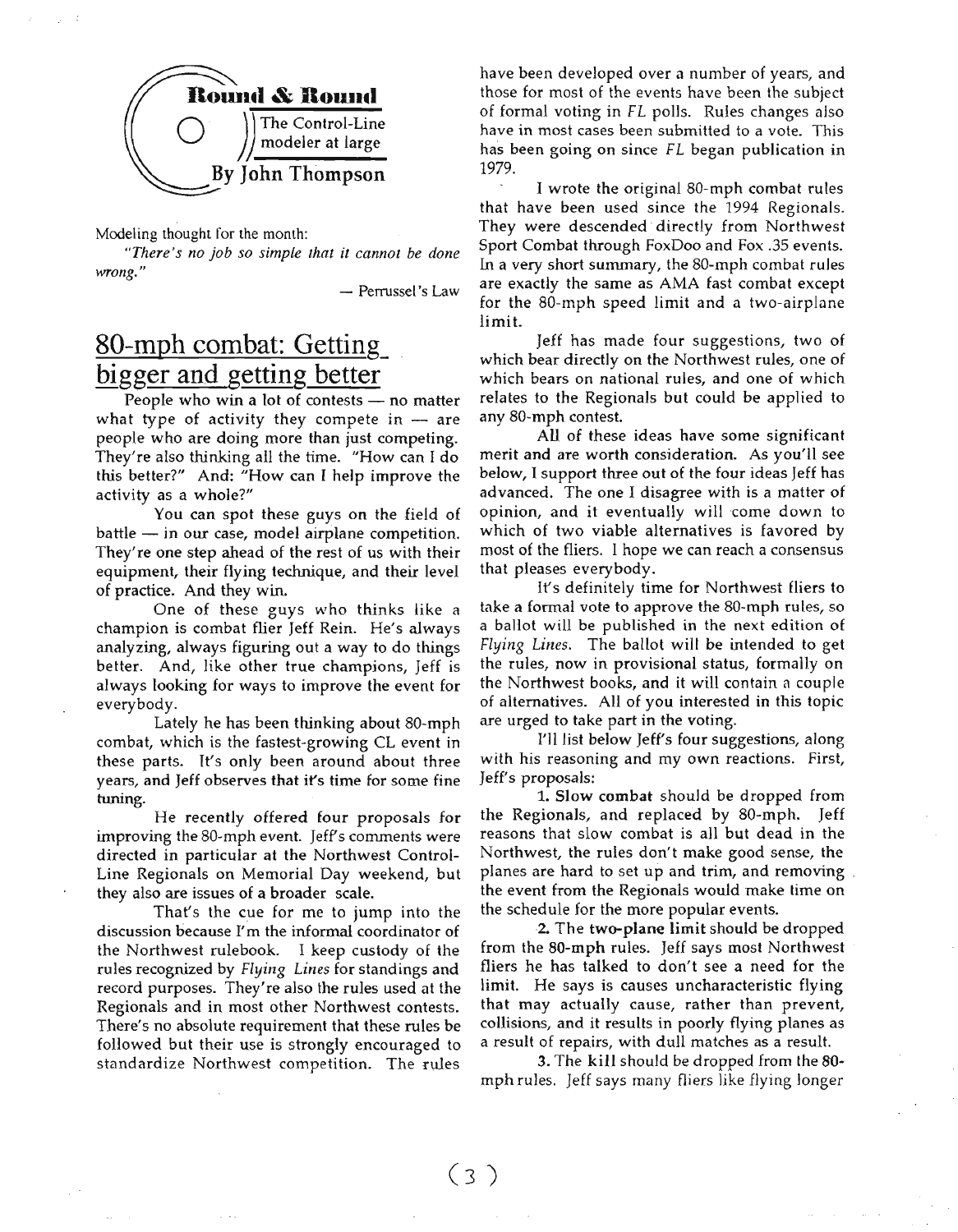matches that result from the lack of a kill, and there is a different and interesting strategy used in cuts-only flying. He also points out that cutsonly would add a bit of FAI-style flavor to the event.

4. Novice fliers should be flown together in early rounds of the Regionals, and a separate trophy awarded to the top novice. Jeff says this would give the novices a bit more fun and experience flying against people at their own level, and would not significantly add to the contest management's workload.

Here are my thoughts about the above proposals. Influences on my thinking include my experience with the Northwest rules process, the national rules process (I am currently chairman of the Control-Line Contest Board), my occasional work as a contest official, and my own flying experience.

1. Slow combat: Jeff is absolutely right; this event is indeed a failure. And it's not slow. It will be on the 1996 Regionals schedule because the contest planning, including sanction, is already under way. Furthermore, we have tried to keep all the AMA rulebook events on the Regionals schedule in order to retain the contest's status as a true championship.

Coincidentally, however, the decision already had been made to move slow combat to the Friday afternoon schedule. That leaves all day Saturday for 80-mph and 1/2-A combat, and all day Sunday for AMA fast combat. Whether to include slow combat in the 1997 schedule can be discussed at this year's contest. We have until Jan. 1 to decide.

In the long run, Jeff raises a good issue for national debate. I believe that 80-mph has become the event that slow was intended to be: slow combat. I would support a national rules change proposal to overhaul slow combat into an SO-mph event with unlimited airplanes. My own preference would be for 80 to be exactly as AMA combat, except for the speed limit. As we've seen in the Northwest, I believe that entries would skyrocket. And, we could eliminate one event from our crowded schedule.

There is, however, a vocal core of supporters of the present slow combat event. As chairman, I am not going to put in a proposal to change it, but I would encourage anyone with strong feelings about this to get a rules proposal form from AMA headquarters and make a formal proposal.

The two-plane limit: The two airplane

limit was part of the original Northwest Sport Combat rules developed around 1980 by Gene Pape. It was an attempt to make the event less workshop-intensive by discourage reckless flying or purposeful bashing by a flier ahead in the score. It has always seemed to me to be the most effective method of preventing reckless flying; and much easier for contest officials to administer than complex scoring penalties that have been tried in some events (Formula GX being an example). However, the tone of Northwest sport combat events always has been less intense than the faster events. In drawing up the Northwest (provisional) 80-mph rules, I felt that maybe the airplane limit wouldn't be needed; I left it in the provisional rules more or less on a trial basis.

Is there less carnage in SO-mph because we fly more carefully to preserve our two airplanes, or because the events are slow enough that they just don't tend to bash as much? The ballot in the next issue of FL will give Northwest fliers a chance to answer that question. We'll include a yes/ no option for the two-plane limit.

The kill: This is the area where Jeff and I have a friendly disagreement, and 1'd like to encourage Northwest fliers to retain the kill as part of 80-mph combat.

My observation is that the kill saves airplanes. A kill ends a match, the planes level out, and everybody comes down with equipment intact. If there's no kill, the match goes on and on with less and less streamer, usually until one or both planes have nothing more than knots, and a bash in that circumstance is almost inevitable. Kills also shorten contests, allowing the officials to get the event finished on time (so does the 2 plane limit, by the way, to a lesser degree). This is a serious concern with big multievent contests\_

I also view 80-mph as a training ground and practice venue for fast combat. The rules should be exactly the same, particularly if 80 will eventually replace slow, as it seems to be doing, as the logical stepping stone. I view FAI as irrelevant to our limited combat event. Those who desire to compete for the world championship have their own avenues of practice that need not cause changes in our better-conceived U.S. flying rules.

However, Jeff points out that some fliers do enjoy the no-cut style of flying, and an experiment with an 80-mph contest under that rule probably would be worth while. We'll keep the kill at the Regionals this year, but I propose a contest later in the year for 80-mph that would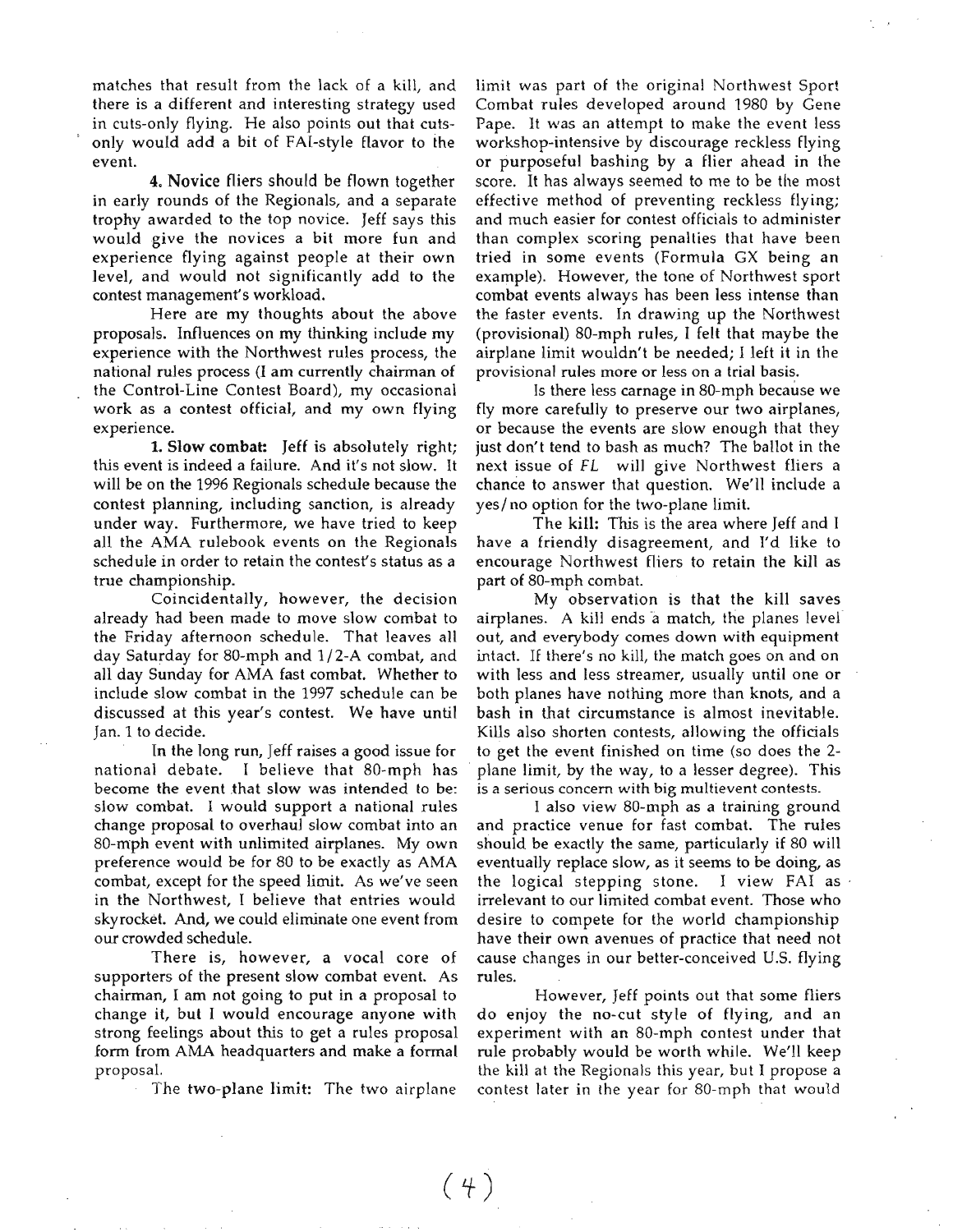test the cuts-only concept.

I suggest a two-day meet, broken into two separate events. On Saturday, no kill. On Sunday, a kill. The entry in each event, and the reaction of fliers after the weekend was over, would give us some guidance on how the rules should read for the long run. Is somebody interested in stepping forward to put on such a contest?

In view of the fact that the kill/ no kill issue reflects a major change in the event we've been flying for the past three years, the ballot in the next issue of *Flying Lines* will not deal with that issue. I don't think we should handle the two-plane limit and the kill issue at the same time. Together, they could have a major impact. Let's deal with the plane limit first, and address the kill later, hopefully after a trial contest.

Bracketing of novice fliers in early rounds of the Regionals: This is an excellent idea. I'll sponsor a Top Novice trophy, and in the early rounds of the Regionals, novices (assuming there are at least two) will be flown together.

I'm excited to see all the interest in 80 mph combat. The quick growth of the event has been very encouraging. I think Jeff's suggestions and the input of other Northwest fliers over the next year or so will lead us to a strong combat event that we can enjoy for years to come.

One plug to combat fliers: Since these issues will be the subject of *Flying Lines* polling, T urge combat fliers who are subscribers to spread the word about this vital newsletter to your flying friends. You want to make sure they get ballots, and also that they have the opportunity to keep up on model aviation news throughout the year. *FL* on subscribers for its continuing success, and there's a need right now to boost circulation.

Show your copies of *flying Lines* to your friends, but don't give them a free ride every month - sign them up as subscribers!

. *- John Thompson,* <sup>295</sup> W. *38th Ave., Eugene,* OR *97405...e-mail JoIll1T4051@aol.com.*

#### *SUBSCRIPTION EXPIRATION DEPARTMENT*

*PLEASE RENEW PROMPTL Y TO ENSURE CONTINUOUS SERVICE SUBSCRIPTION PRICE IS* \$13 *FOR USA, AND* \$15 *FOR CANADA (U.S. FUNDS)*

This is the last issue for the following subscribers: CRAIG BARTLETT, TOM KNOPP!, WAYNE SPEARS, RORY TENNISON, DAVID THOMPSON, JERRY THOMAS

This is the next to last issue for the following subscribers: BILL CHARLES & EUAN EDMONDS, HUSTED, TRIPP ROBERT HOLLAND, DONALD HANSEN, ALLEN LIKELY, JEFF REIN, EDWARD SHUNK, BOB STALEY, BILL DARKOW, PRESTON LEONARD

NORTHWEST FLYING CLOWN RACE....TIME FOR AN UPDATE?

Clown racing has really become popular wi thin the last couple of years here in the Northwest. It started as a club event within the Columbia Basin Balsa Bashers about five or si.x years ago, then started showing up at meets elsewhere in the region a couple of years later. In case you *are* not familiar with the event, here are the bone basics: Everyone uses the old PDQ Flying Clown design (27 inch wing), and up to a .19 engine and a one ounce maximum fuel tank; and (the best and novel part) flies a fifteen minute race. Instead of a time score, you receive a lap score.

The concern that is before this editor and at least a handful of others, is that the rules do not have a specific provision for fuel capacity verification. As a low key event within a dub venue, this probably was not important. However, since the event has NW record roster status, and now has the what might be the largest racing following, perhaps it is time to address this.

The issue is with the fact that racers are using tanks labeled "one ounce". The problem is that not all one ounce tanks are equal, that is, they may be of a nominal capacity, and perhaps oversize. Now-that the record has hit the 300 mark and with many others over the <sup>200</sup> lap mark, it may be time to split hairs. <sup>A</sup> tank only slightly over capacity will yield a significant advantage when 200+ lap performance is being realized. We must have a level playing field for all.

Tank capacity *verification* need not be *a* complicated matter, we *are* open to suggestions on procedures and wording of any possible rules addendum. Let's hear from you. More on this next month.

 $(5)$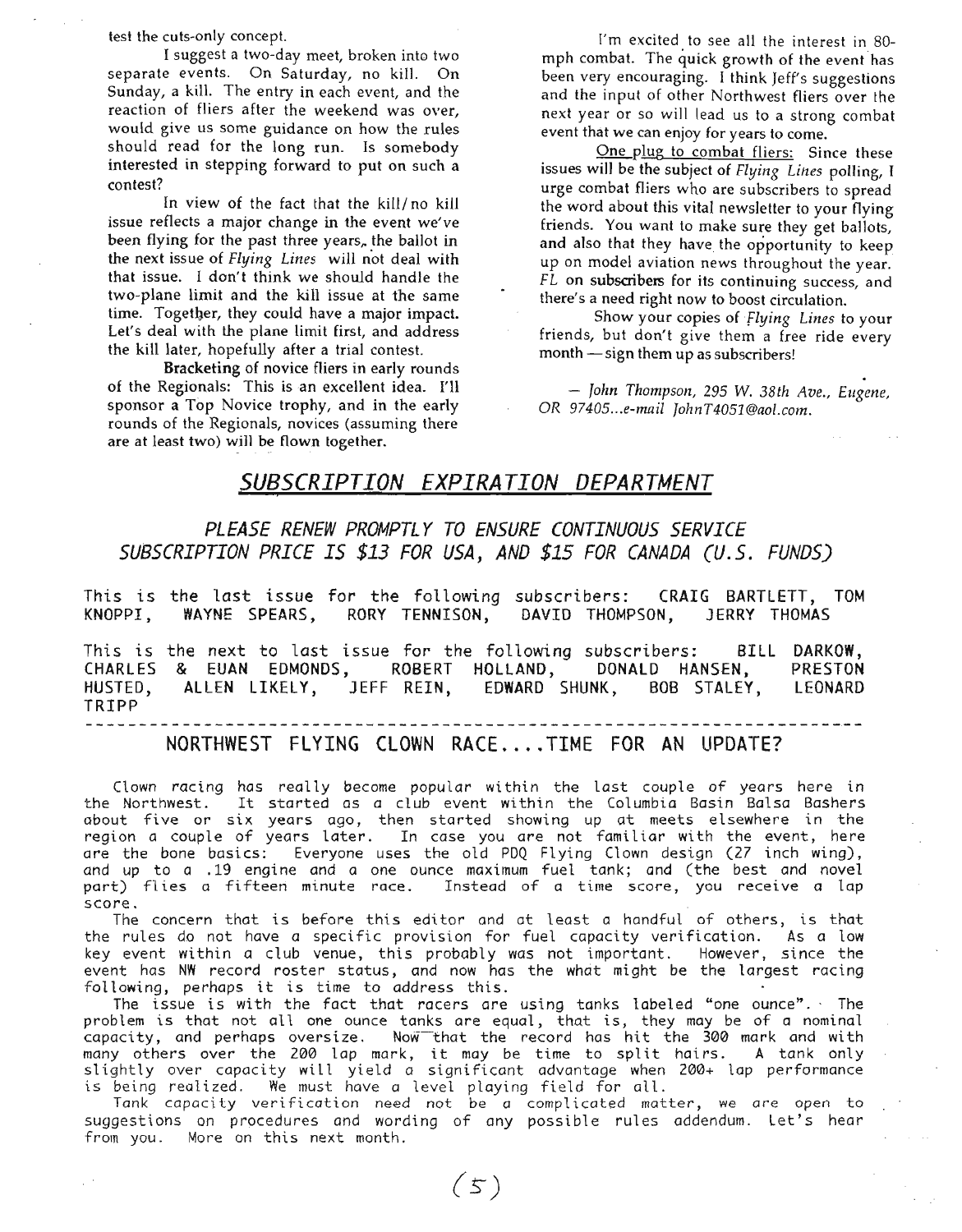# **"Oh, Cool!"**

#### by Alan Olsen

Maria backed up until the flying lines attached to her plane were taut. I stood behind her, one hand on her shoulder and the other assisting her flying hand. We gave the signal to launch and her plane accelerated upward. I immediately helped her capture her take off with a slight down elevator movement. I explained to her that once she put in an elevator control movement to correct a climb or decent, that she would need to neutralize the control. I did not want to overload her with verbal instructions at this point because we were now both spinning around in a circle flying her control line model airplane.

We had tried several times the day earlier and on each solo flight attempt Maria lost control and her plane would bury itselfin the sod on the Hoquiam High School football field. I would pull the plane from the ground, clean it off, top off the fuel and once again try to help her achieve one of this year's Aerospace Science class requirements; five solo laps with a model airplane she had buiit. On each attempt, I would be standing behind her helping, instructing and eventually letting go. Each time the plane won and out maneuvered Maria's control inputs. She masked her frustrations well. This was a new experience for her and the expression on her face reflected total concentration and determination. Her fourth attempt would be her last this day as the end of 1st period was minutes away. Again the launch, the climb, the capture and my release of her hand. A half circle flight and Maria's plane again stuck itself into the wet sod, engine steaming like some miniature WWI pilot training mission gone array. "Would she be as interested to try again tomorrow morning," I wondered? I watched her walk alone up the road to the school complex plucking dirt and grass from the little gas engine.

I released my hand from hers and stepped back as we completed our third dual lap. I crouched down and watched Maria again start her five solo-lap class requirement. Her flying hand was outstretched and her eyes were following every little movement of the plane. I could tell that the plane was climbing and diving in large arcs by her up and down head and arm movements. She seemed to have control. On the third lap I muttered to myself a silent "Keep it going" and noticed a faint smile on her face. "Lap four: so close Maria," I thought. "Concentrate" is all I said to her. She turned towards me completing her fifth lap and stopped my silent cheer with an barely audible, "Oh, cool." Her face was now painted with a bigger smile. Maria had just done something she had never ever done before in her life. She had taken something she built with her own hands, applied some theory learned in the classroom and made it fly. Maria Villalobos didn't realize, of course, that her "Oh, cool" response summerized the reason I teach. That look on her face and the continuation of laps nine, ten and eleven, was ending nineteen weeks of academics and modeling for both of us. Her. expression of accomplishment, her joy of success and course work completion, was all there on her face. I knew the lessons took!

Her experience is not unique in this classroom. All the students start the school year with theory in basic airplane and helicopter aerodynamics, balsa and bass wood pieces, and some instruction on model airplane building. A mixture of theory, lecture, note taking, home work, and hands on learning offers the students taking this science class, a variety of interconnected learning experiences. Never before has a classroom full of teenagers been so challenging given today's world of images and information available to them outside the classroom. Model airplane building and flying is my secret tool to keep them continually wading through the daily academics associated with this science class.

This week ends this semester of the Aerospace Science class at Hoquiam High School. Amidst the mixture ofrain and snow, the final eight students soloed their model airplanes. The cold wet weather did not dampen their spirits or determination to succeed. My final words to the class were reflective ofthe fact that working together we all completed the final course work with a 100% success rate. As a teacher, I can live with that. $(6)$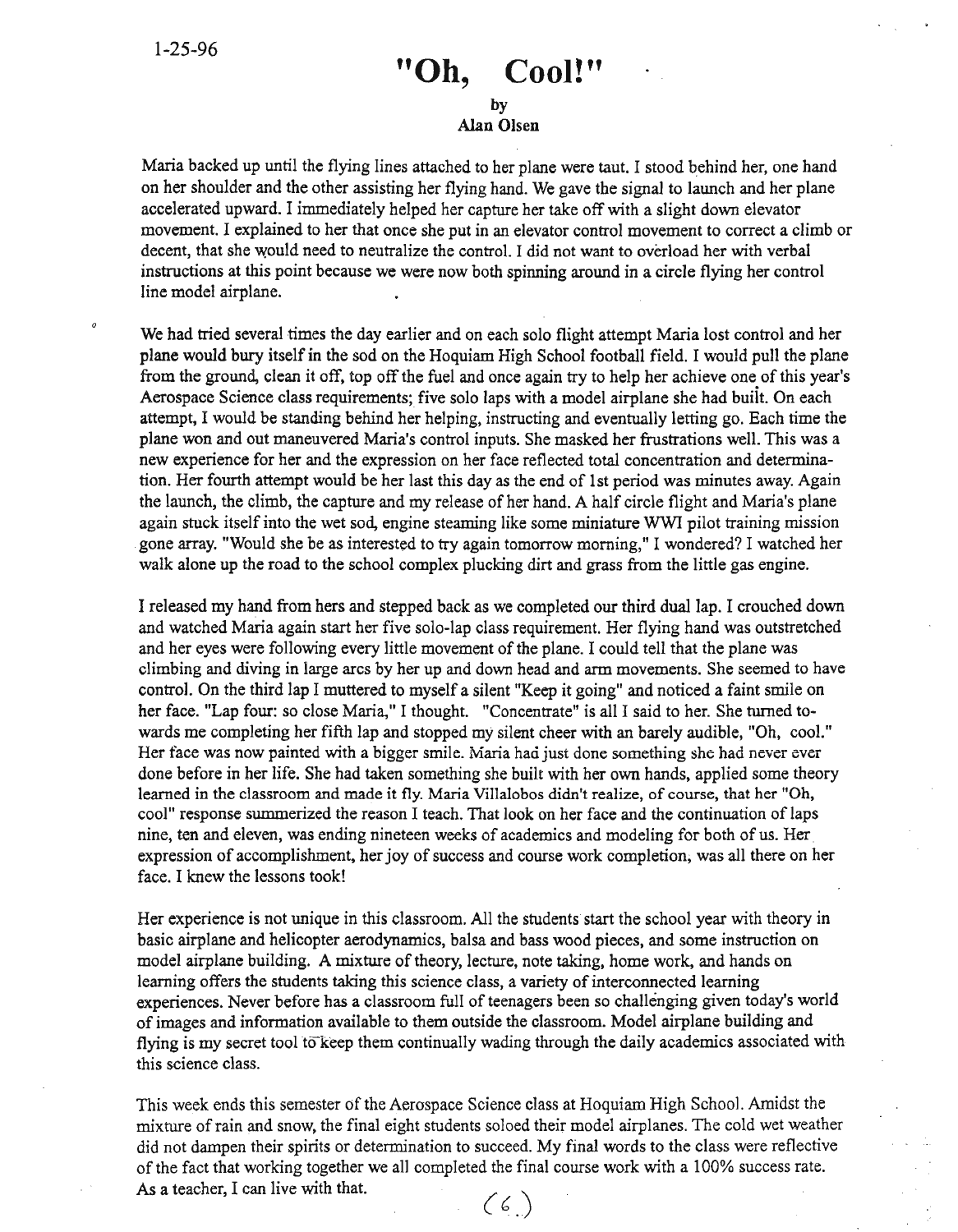The below is from the latest issue of "SPEED TIMES", publication of the *NORTH AMERICAN SPEED SOCIETY.* Interested in speed flying? Write to N.A.S.S., BOX 82294, N. BURNABY, B.C., CANADA V5C 5P7

A perfect subject for a AMA class A speed model is the venerable PINK LADY design. The first versions of this FAI sized model date back to 1960 with many versions in between. The plan presented is a 1970 version by Arnie NELSON. You simply can't find a model with better proportions...you can even use a 21 Sport ship too. The NASS offers a full size plan of the Latest Wisniewski version with all the modern updates. Plans are \$5.00 postpaid...a must for anyone trying out Class A speed. Nelson Pink Lady plan courtesy of Don Laird.